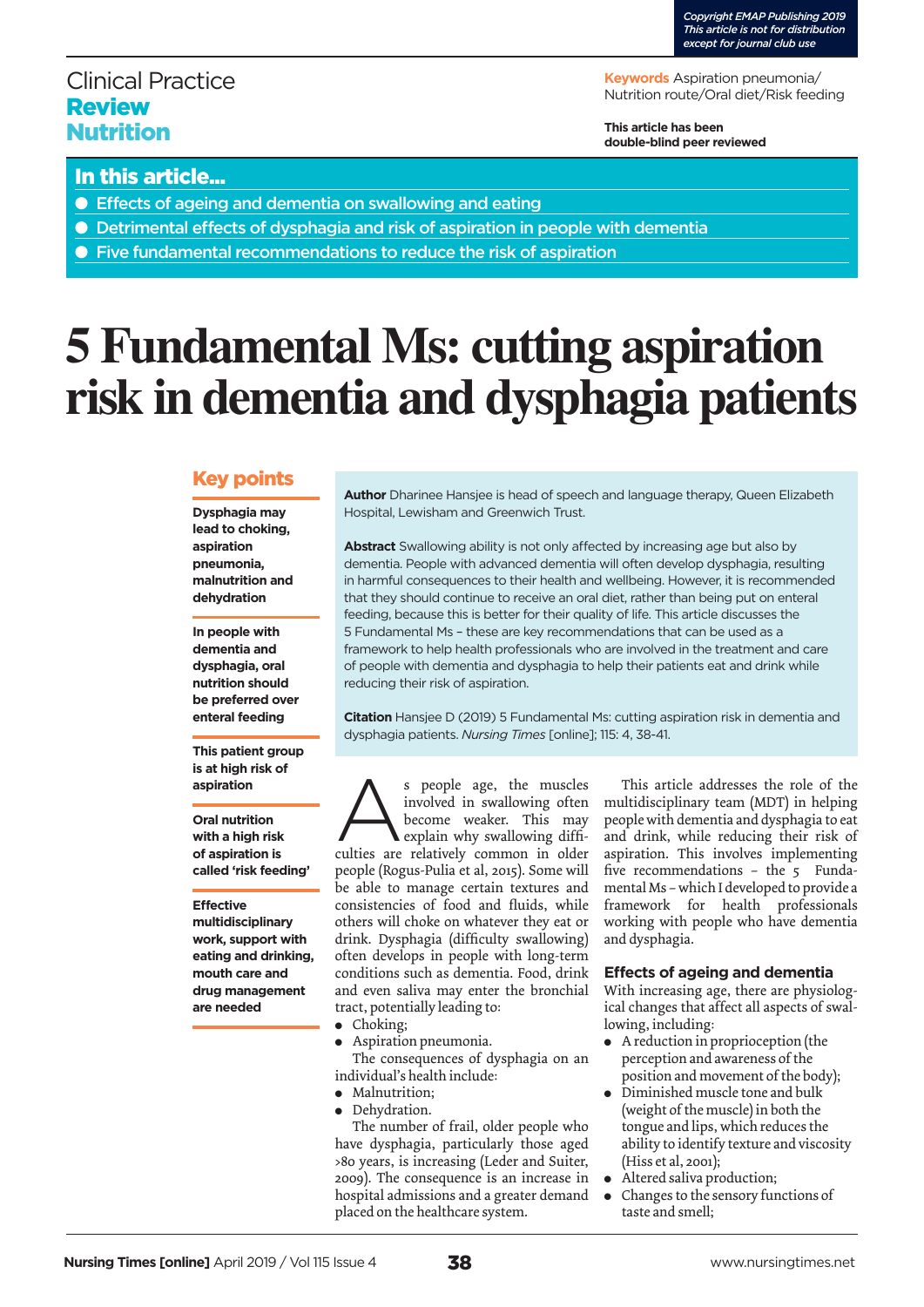# Clinical Practice **Review**

#### Box 1. **Signs of dysphagia to look out for in people with dementia**

To reduce the risk of aspiration, health professionals should look out for the following signs in people who have dementia and dysphagia:

- **Inability to recognise food and/or utensils**
- **Coughing or choking during or after meals Effortful or prolonged chewing**
- 
- **Spitting out food**
- **Food/drink spilling from mouth**
- l Wet gurgling voice after eating
- **Food/drink residue in mouth after meals**
- Inability to adapt to physiological stressors (for example, infection) due to a reduced functional reserve (Smithard, 2016).

Factors such as poor oral health (Razak et al, 2014), loose and/or painful teeth and ill-fitting dentures may contribute to reduced oral intake in older people.

The process of eating and swallowing requires cognitive awareness, visual recognition of food, physiologic response, motor planning and execution, as well as patterned sensorimotor responses (Rogus-Pulia et al, 2015). As people with dementia experience apraxia and deficits in attention, initiation, orientation, recognition, executive function and decision-making, eating and swallowing is affected. Box 1 highlights signs of dysphagia to look out for in people with dementia.

#### **Choosing the nutrition route Decision making**

National guidance recommends that people who have advanced dementia and dysphagia continue to eat and drink, rather than receiving non-oral nutrition support,

as this is considered better for their quality of life (Royal College of Physicians, 2010). Enteral tube feeding – for example, via a nasogastric tube or a percutaneous endoscopic gastrostomy (PEG) tube – is intended to reduce the risk of aspiration pneumonia and of malnutrition and its sequelae, which include starvation and death. However, in 2009 a Cochrane review highlighted the absence of data to suggest that enteral feeding is beneficial to people with advanced dementia (Sampson et al, 2009).

The existing evidence on non-oral nutrition, which is based on observational studies, suggests it does not improve survival or reduce the risk of aspiration. People receiving non-oral nutrition are still likely to develop chest infections due to compromised positioning and high dependencies, such as needing help with eating, drinking and mouth care (Hibberd et al, 2013; Langmore et al, 2002). When PEG-tube feeding may be indicated in people with dementia, it is crucial to refer to guidelines, adopt a multidisciplinary approach when selecting patients and discuss quality of life (Sanders et al, 2004). In people with advanced dementia, Palecek et al (2010) argued in favour of 'comfort feeding' through careful hand feeding as a clear goal-oriented alternative to enteral feeding.

Deciding on the nutrition route should also include consideration of associated risks, such as the surgical risks linked with gastrostomy insertion and the risk of chest infection (which can lead to death). The patient's diagnosis, condition and personal preferences are equally essential to the decision-making process.

#### **Risk feeding**

Using the oral nutrition route despite the risk of aspiration pneumonia can be called 'risk feeding'. Deciding whether to use risk feeding should involve discussing risks and benefits with the individual, their significant others and the MDT. In 2011, a riskfeeding protocol was designed to coordinate and formalise these discussions in the acute setting (Hansjee, 2018). It provides a person-centred framework to facilitate decisions on nutrition, outlines the reasons why a person may be a candidate for risk feeding, addresses mental capacity and quality of life, and guides discussions with the MDT, the patient and/or their family.

After discussions have taken place, a management plan authorised by the consultant and a speech and language therapist (SLT) is put in place. The plan features riskreducing recommendations, including an assessment of swallowing conducted to determine the safest and least-distressing diet and fluid regimen for the individual.

#### **The study**

In January 2018, I conducted a small-scale study in an acute hospital in London to ascertain the preferences of nine patients

| Table 1. Study of patient preferences regarding nutrition route |                                                          |                     |                                                                        |
|-----------------------------------------------------------------|----------------------------------------------------------|---------------------|------------------------------------------------------------------------|
| <b>Participant</b>                                              | <b>Recommendations post swallowing</b><br>assessment     | <b>Chosen route</b> | <b>Participant's comments</b>                                          |
|                                                                 | Puréed diet and level-1' fluids                          | Oral                |                                                                        |
| $\overline{2}$                                                  | Soft and bite-sized diet and level-1 fluids              | Oral                | "I want to continue to eat and drink"                                  |
| 3                                                               | Puréed diet and level-0 <sup>*</sup> fluids              | Oral                |                                                                        |
| 4                                                               | Regular diet and level-O' fluids                         | Oral                | "If I had an operation and died, at least I had my<br>quality of life" |
| 5                                                               | Puréed diet and level-0 <sup>*</sup> fluids              | Oral                |                                                                        |
| 6                                                               | Puréed diet and level-1' fluids                          | Oral                |                                                                        |
| 7                                                               | Puréed diet and level-0 <sup>*</sup> fluids              | Oral                | "I take a lot of pleasure from eating"                                 |
| 8                                                               | Puréed diet and level-0 <sup>*</sup> fluids              | Oral                |                                                                        |
| 9                                                               | Soft and bite-sized diet and level-0 <sup>*</sup> fluids | Oral                | "I don't want any tube in me"                                          |
|                                                                 |                                                          |                     |                                                                        |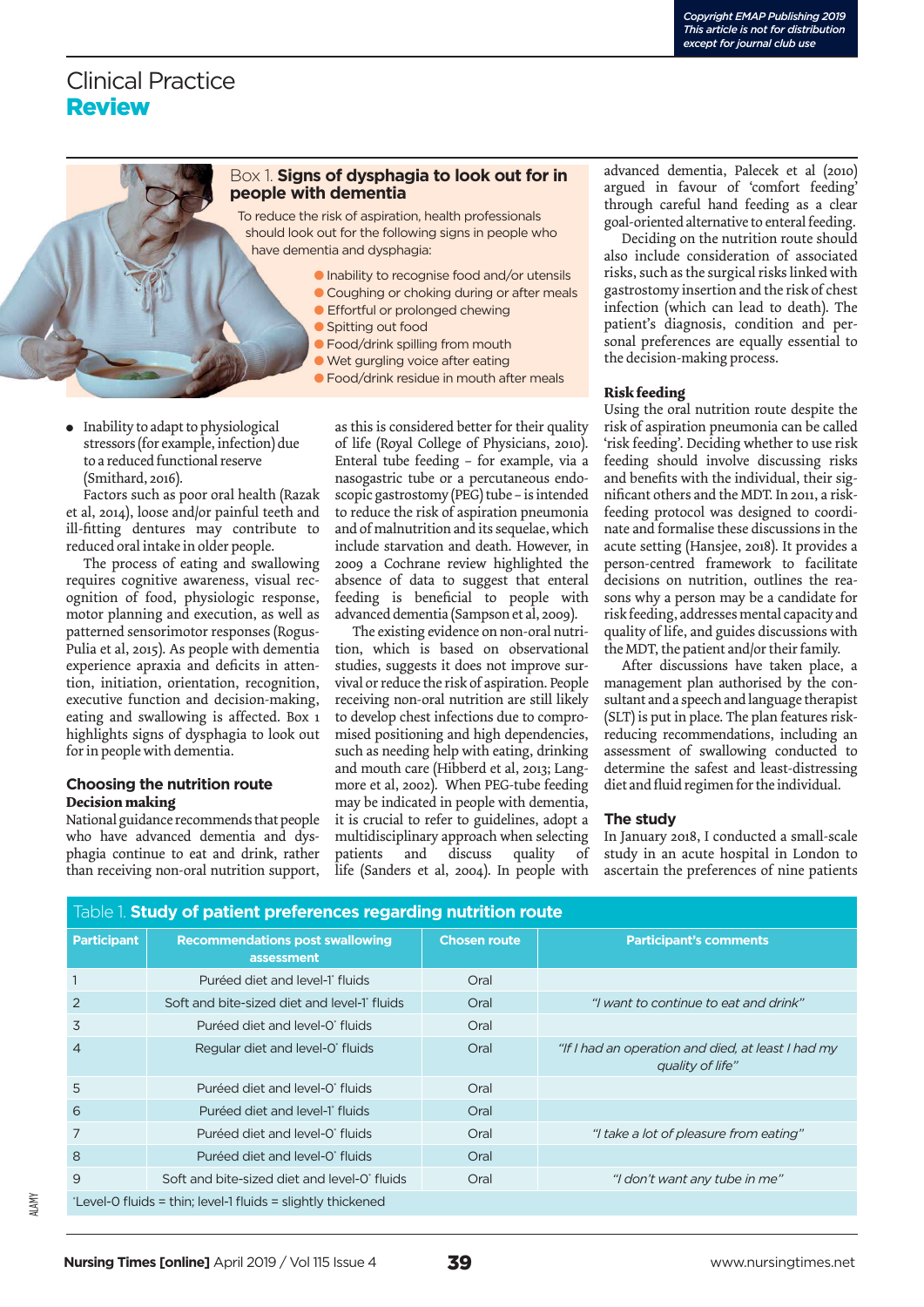## Clinical Practice Review



with mild dementia regarding their route of nutrition. The severity of their cognitive impairment was established using the Abbreviated Mental Test Score (they scored 6-8 points) and Mini Mental State Examination (they scored 18-23 points). Participants' mental capacity to make a decision regarding their route of nutrition was established in line with the Mental Capacity Act 2005 (Bit.ly/MCA2005); with all deemed to have that capacity.

All participants had some degree of swallowing impairment. They had undergone an assessment of swallowing, following which recommendations for diet and fluids had been made.

Participants were given a choice of eating and drinking with aspiration risks or being nil by mouth and receiving nutrition via an enteral tube. They were informed of the risks associated with both options. All indicated strongly that they preferred oral nutrition to tube feeding.

Table 1 summarises the data from the study, including participants' comments, which show their desire to maintain their quality of life.

#### **The 5 Fundamental Ms**

For individuals who have dementia and dysphagia, the goal of risk feeding is to maintain their quality of life. Five recommendations – the 5 Fundamental Ms (Fig 1) – provide a framework that can help to reduce the risk of aspiration in these patients:

- **M**DT involvement;
- **M**aximising posture;
- **M**ealtime preparation;
- **M**outh care;
- **M**edication management.

*"People should be supported to sit in a chair rather than in bed, as sitting in a reclined position in bed can negatively affect the ability to breathe and expectorate"*

#### **MDT involvement**

Treating dysphagia in people with dementia involves a problem-solving approach from the various professionals involved in nutritional management and care. This is where a risk-feeding protocol and accompanying policy can help coordinate and formalise team discussions. The individual's wishes should remain at the forefront of all decisions.

SLTs identify the safest and least-distressing foods and drinks for each individual. Dietitians work closely with SLTs to determine whether oral intake is sufficient or whether supplements are required. Diet and fluid recommendations and strategies are disseminated to the nursing and support staff involved in feeding people or assisting them during mealtimes. As people who are risk fed are likely to develop frequent chest infections, physiotherapists liaise with medical colleagues to determine the level of chest management and ceiling of care. Pharmacists are alerted to make sure any medication is provided in a form that is easy to swallow.

Documenting decisions on current and future nutritional management and care allows for accuracy when there is a handover to another hospital team, GP, care home, or health and social care services.

#### **Maximising posture**

For oral food intake, people should be supported to sit in a chair rather than in bed, as sitting in a reclined position in bed can negatively affect the ability to breathe and expectorate. Taking the time to optimise the person's position before eating and drinking is essential. According to Alghadir et al (2017), correct positioning improves the speed and safety of swallowing. A physiotherapist can be consulted on how to improve positioning and posture. The aim is usually for a 90° angle at the hips, knees and ankles. The person's head, feet and arms should be appropriately supported.

Spouted beakers are beneficial for some people but should only be used if recommended by the SLT; they should not be used routinely. Spouted beakers require more tilting to access the fluid, which can alter neck positioning and cause straining; they can also increase the risk of choking if the individual is unable to control the amount of fluid taken in.

#### **Mealtime preparation**

A good mealtime experience can have a positive impact on the individual's nutritional intake and social wellbeing (Alzheimer's Society, 2016). Before the meal, food and fluid recommendations need to be checked so that appropriate food and fluids are offered. Volunteers will not normally feed people who are at high risk of aspiration, but they may contribute to preparing the environment and/or the meal – as such, they must be made aware of an individual's needs and any precautions that are required.

Patients need to be informed of the time of day and the meal they will be having. If they are able to self-feed, food should be placed in front of them where it can be seen and reached. The sight and smell of the food will stimulate the olfactory and optic nerves, which forms the first step in the process of swallowing.

People with dementia may take a long time to eat. Staff who help them with eating need to follow each person's rhythm and establish the appropriate rate of feeding and mouthful size. Hand-overhand assistance involves the caregiver placing their hands on the hands of the person and initiating the movement or action, prompting the person to complete it. The technique can be used, where adequate, to help people self-feed.

People with dementia may become dehydrated because they forget to drink. Placing a cup in front of them is not always